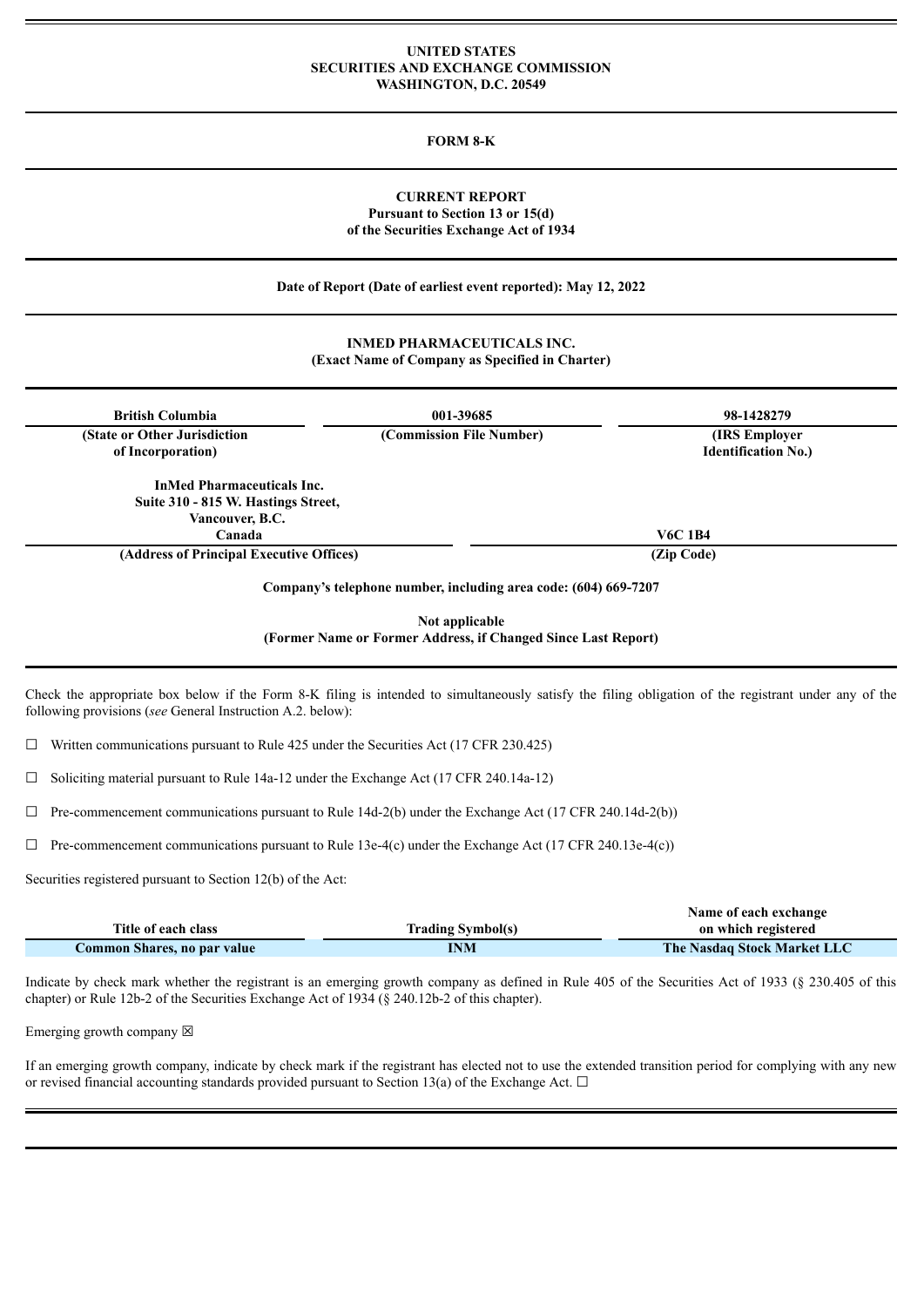### Item 5.02 Departure of Directors or Certain Officers: Election of Directors: Appointment of Certain Officers: Compensatory Arrangements of **Certain Officers.**

(d) On May 12, 2022, the Board appointed Bryan Baldasare as a director of the Board and concurrently increased the size of the Board to six members, effective as of May 12, 2022. Mr. Baldasare is a well-rounded biotech executive with a wealth of experience in finance and accounting, financial planning and analysis, treasury management, commercial operations and mergers and acquisitions. Mr. Baldasare spent over 20 years at Meridian Bioscience, most recently as Chief Financial Officer where during his tenure, it grew its revenues by over 500%, developed and launched dozens of new products, and expanded into a diversified global business with 15 sites in 10 countries. Mr. Baldasare is currently the CFO at Hilltop Companies, a leading supplier to the construction industry. Prior to Meridian, Mr. Baldasare spent over 10 years in public accounting at Arthur Andersen LLP.

Mr. Baldasare's term as a member of the Board will expire at the Annual General Meeting to be held in 2023. Mr. Baldasare will serve on the Audit Committee and the Governance and Nomination Committee. There are no arrangements nor understandings with Mr. Baldasare pursuant to which he was selected as a director of the Company, and there is no family relationship between Mr. Baldasare and any of the Company's other directors or executive officers. Mr. Baldasare will be entitled to receive the standard compensation provided to Directors of an annual retainer of \$35,000 and for committee participation, directors are eligible to receive up to an additional \$15,000 per year assuming a minimum of two committee memberships.

In connection with his appointment to the Board, Mr. Baldasare executed the Company's standard form of indemnification agreement for directors.

On May 13, 2022, the Company issued a press release which included information regarding Mr. Baldasare's appointment to the Board.

### **Item 7.01 Regulation FD Disclosure.**

On May 13, 2022, the Company announced financial results for the third quarter of fiscal year 2022 which ended March 31, 2021. A copy of the press release issued is filed as Exhibit 99.1 to, and is incorporated by reference into, this Item 7.01.

The information set forth in this Item 7.01, including Exhibits 99.1, is being furnished and shall not be deemed "filed" for purposes of Section 18 of the Securities Exchange Act of 1934, as amended (the "Exchange Act"), or otherwise subject to the liabilities of that section. The information set forth in this Item 7.01, including Exhibit 99.1, shall not be deemed incorporated by reference into any other filing under the Securities Act of 1933, as amended, or the Exchange Act, except as shall be expressly set forth by specific reference in such a filing.

### **Item 9.01. Financial Statements and Exhibits.**

(d) Exhibits:

The following exhibits shall be deemed to be furnished, and not filed:

| <b>Exhibit No. Description</b> |                                                                             |
|--------------------------------|-----------------------------------------------------------------------------|
| 99.1                           | <u>Press release, dated May 13, 2022</u>                                    |
| 104                            | Cover Page Interactive Data File (embedded within the Inline XBRL document) |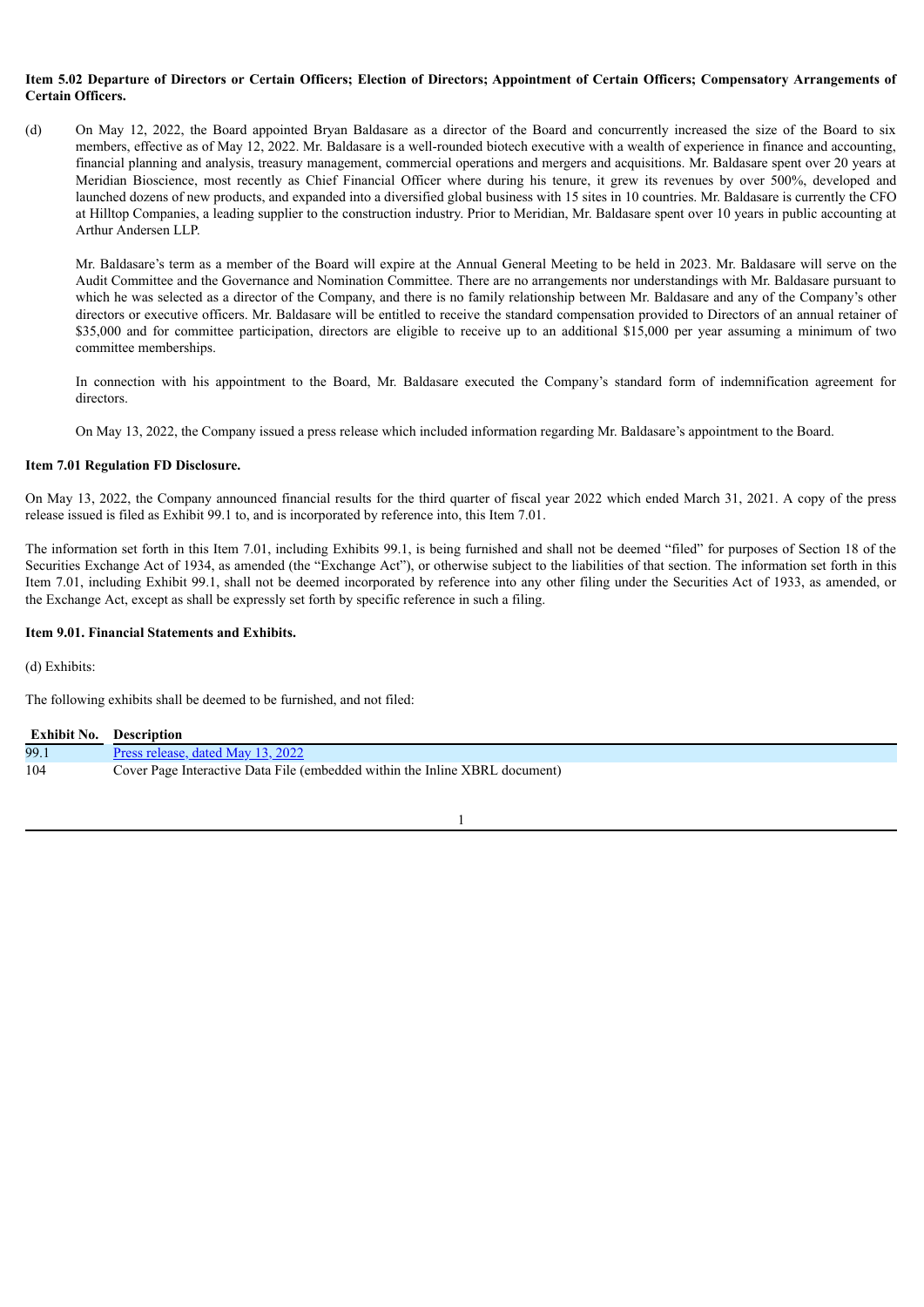## **SIGNATURES**

Pursuant to the requirements of the Securities Exchange Act of 1934, the registrant has duly caused this report to be signed on its behalf by the undersigned hereunto duly authorized.

INMED PHARMACEUTICALS INC.

Date: May 17, 2022 By: /s/ Brenda Edwards

Brenda Edwards Interim Chief Financial Officer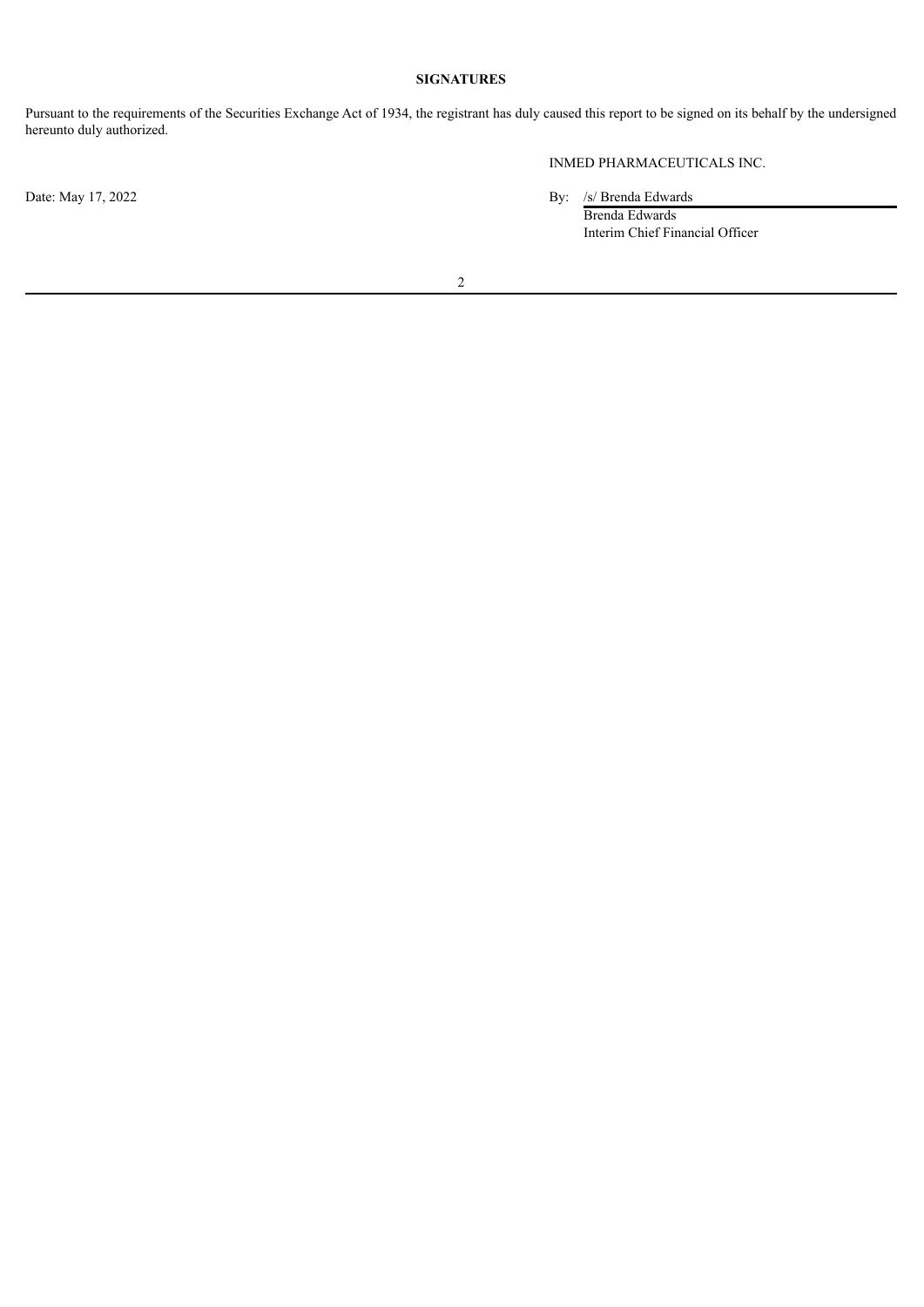**NASDAQ: INM**

<span id="page-3-0"></span>

Suite 310-815 W. Hastings St. Vancouver, BC, Canada V6C 1B4 Tel: +1.604.669.7207 Email: info@inmedpharma.com www.inmedpharma.com

# **InMed Pharmaceuticals Reports Third Quarter Fiscal 2022 Financial Results and Provides Business Update**

- **Expands rare cannabinoid portfolio with the addition of CBT and CBDV**
- **Strengthens IP with publication of a patent application for novel cannabinoid analogs**
- **Advances the pharmaceutical drug development programs in EB, glaucoma and neurodegenerative diseases**

Vancouver, BC and South San Francisco, CA – May 13, 2022 – **InMed Pharmaceuticals Inc.** ("InMed" or the "Company") (Nasdaq: INM), a leader in the research, development, manufacturing and commercialization of rare cannabinoids, today announced financial results for the third quarter of the fiscal year 2022 which ended March 31, 2022.

"The third quarter of fiscal 2022 saw noticeable advancements across all of our programs, including commencing sales of the rare cannabinoids CBDV and CBT as raw ingredients for the health and wellness industry," says Eric A. Adams, InMed President & CEO. "For the remainder of fiscal 2022, we will remain focused on driving our commercial operations by expanding our product portfolio, increasing sales of our existing and new rare cannabinoids, exploring new distribution channels and optimizing our product development and supply chain strategy. We continue to grow revenues and have established a solid platform upon which to build as we commercialize additional high value products. We continue to focus on enhancing our sales and marketing efforts to support increasing demand."

### **Business Update**

### **Commercial Activities**

In January 2022, InMed announced that it launched B2B sales of cannabicitran ("CBT") to wholesalers, suppliers and end-product manufacturers in the health and wellness sector via its wholly-owned subsidiary, BayMedica LLC. Subsequent to the quarter end, the Company also commenced sales of the rare cannabinoid cannabidivarin ("CBDV") in April, marking the third product in the Company's rare cannabinoid commercial portfolio, which also includes cannabichromene ("CBC"). BayMedica has also begun commercial scale production of its delta-9 dominant tetrahydrocannabivarin ("THCV") in anticipation of commencing B2B sales. CBDV and THCV are highly anticipated, non-intoxicating rare cannabinoids for which is there is growing interest.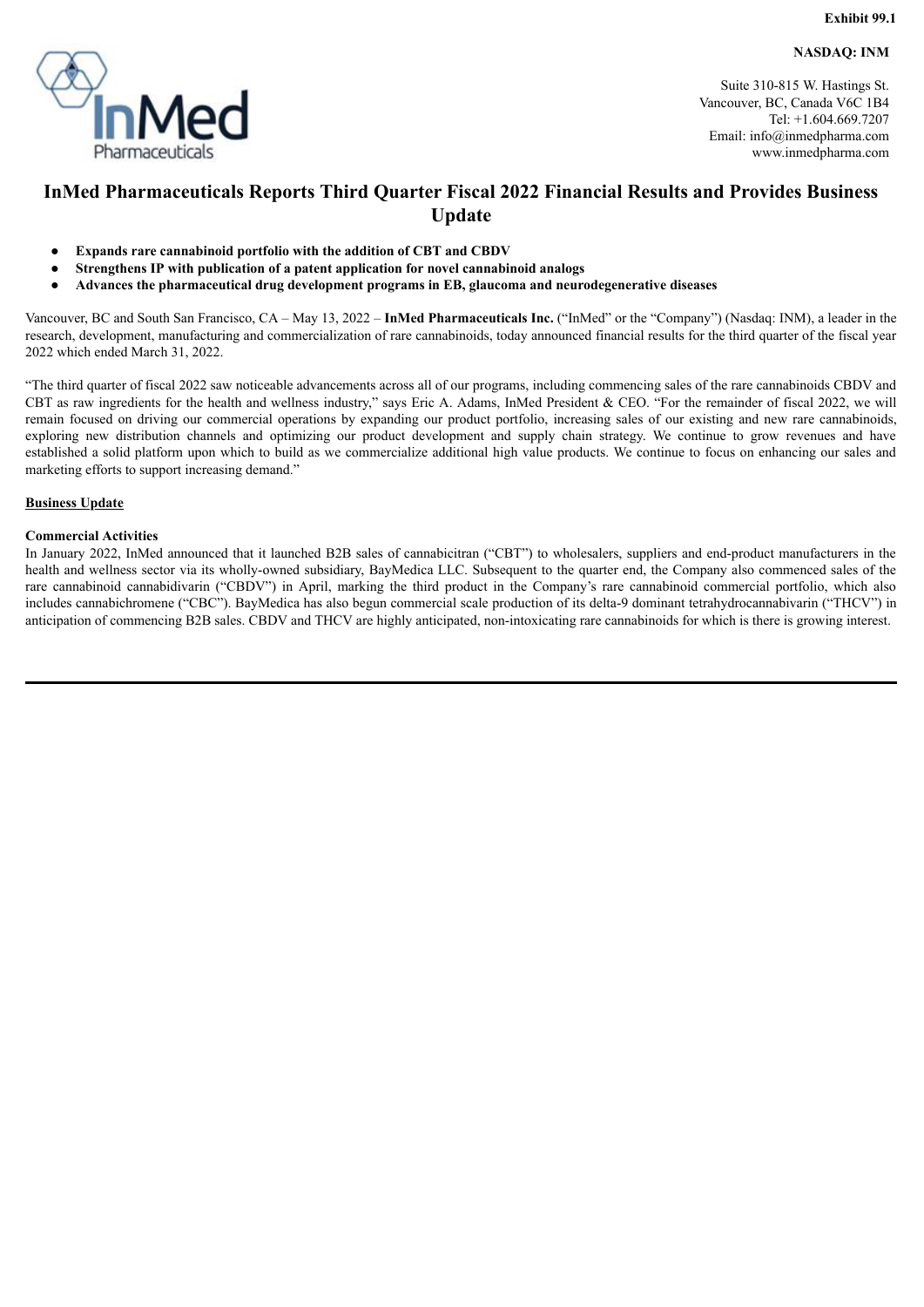Continuing to build out a robust product portfolio is a strategic priority and the Company currently has several additional high-value rare cannabinoids in various stages of development and commercial manufacturing scale-up.

By establishing a reliable supply of these rare cannabinoids at commercial scale, innovative product manufacturers and consumer brands now have the ability to deliver improved and differentiated products via product line extensions and formulations designed to increase the performance of their products.

In addition to sales of rare cannabinoids as raw ingredients, the Company is also evaluating potential partners and co-development collaborations for novel product development. Formulated cannabinoid products in different delivery forms can help to expand product development options for manufacturers of health and wellness products.

Also following the quarter's end, BayMedica announced they will be supplying the rare cannabinoid THCV for incorporation into Trokie's proprietary product formulation. This will then be evaluated in Radicle Science's "Radicle Energy" study on energy, focus/attention, appetite and weight/body mass index ("BMI"). The study is being conducted to provide valuable third party validation to the use case of THCV. Advancing the scientific research and education of rare cannabinoids is a key part of InMed's commitment to building the framework that supports the Company's long-term commercial strategy.

To support our commercial efforts, in February the Company appointed seasoned business executive, Jerry P. Griffin, as VP of Sales and Marketing. Mr. Griffin has a wealth of experience across various markets and with numerous cannabinoid products, and a proven track record as a seasoned sales executive. He has held several senior positions at both privately and publicly held companies including Fortune 500 companies as a strong strategic leader and has the requisite experience to oversee the commercial ramp-up of B2B sales of rare cannabinoids products to the consumer health and wellness market.

### **Pharmaceutical Development Programs**

#### *INM-755 for the treatment of Epidermolysis Bullosa ("EB")*

Enrollment and patient treatment of the Company's Phase 2 clinical trial, 755-201-EB, of INM-755 (cannabinol) cream in the treatment of EB, commenced in December of 2021 and is expected to complete during the calendar year 2022. An update on the progress of the EB program is expected in the coming weeks.

The 755-201-EB study is designed to enroll up to 20 patients. InMed is evaluating the safety of INM-755 (cannabinol) cream and its preliminary efficacy in treating symptoms and wound healing over a 28-day treatment period. This study marks the first time cannabinol ("CBN") has advanced to a Phase 2 clinical trial to be investigated as a therapeutic option to treat a disease.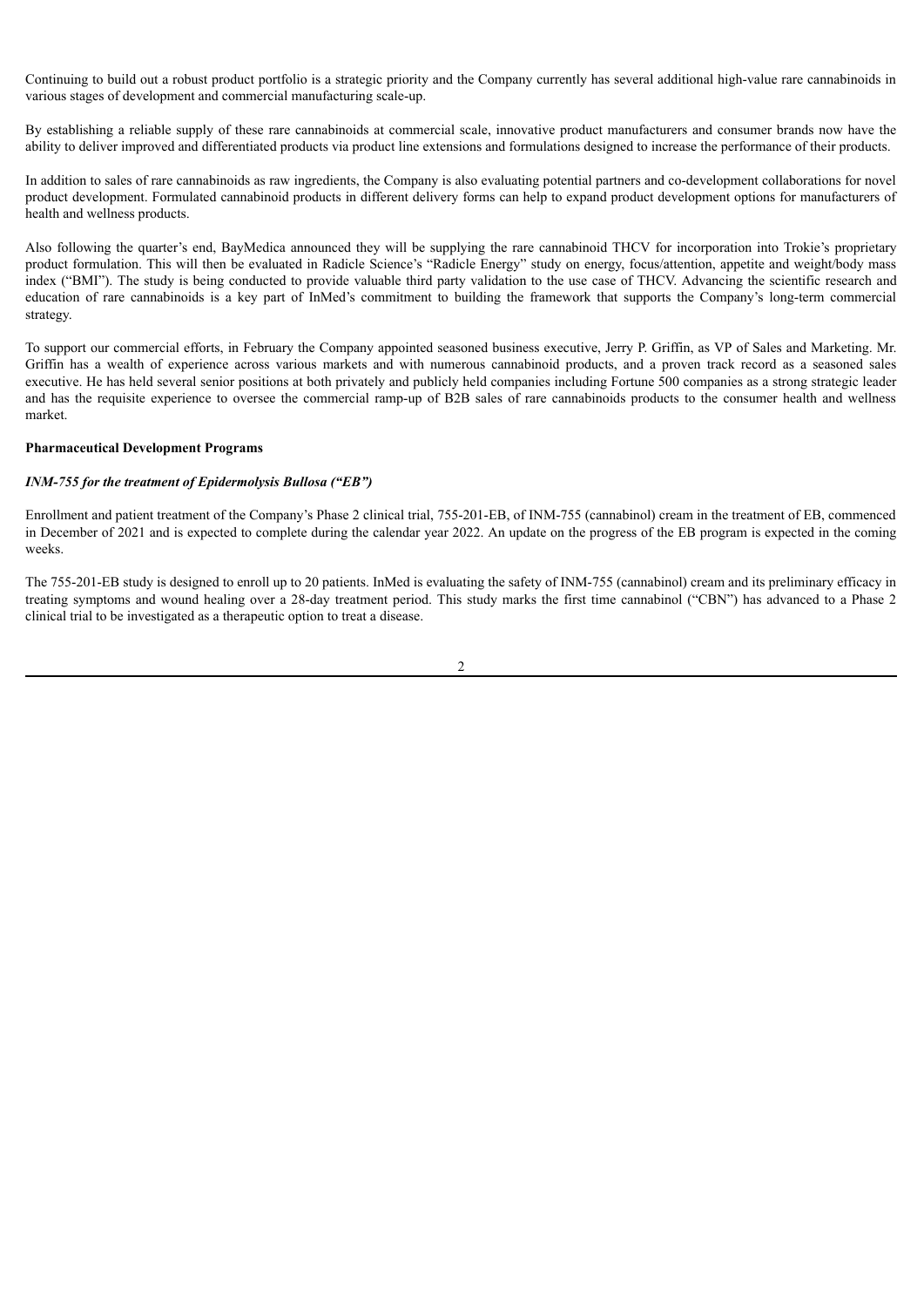### *INM-088 for the treatment of glaucoma*

The Company recently completed a pre-Investigational New Drug ("pIND") application discussion with the U.S. Food and Drug Administration ("FDA") regarding manufacturing, preclinical studies and early clinical development plans for INM-088, a cannabinol ("CBN") formulation in development for glaucoma. The Company has gained alignment with FDA on the design of the initial Phase 1-2 clinical trial to gather preliminary data on the safety and efficacy of INM-088 treatment. The FDA has provided guidance for the development program based on a summary of the available preclinical data, clinical safety data for CBN from the INM-755 program, study designs for additional IND-enabling preclinical studies, and Chemistry Manufacturing and Controls ("CMC") information. Management expects to file regulatory applications in the first half of the calendar year 2023, to initiate a human clinical trial.

The Company continues to advance its pre-clinical research on CBN as a treatment for glaucoma. As referenced in a recent international journal, InMed's research demonstrates that CBN was effective at providing neuroprotection to the retinal ganglion cells and reducing intraocular pressure in glaucoma models and outperforming several other naturally occurring cannabinoids.

#### **New Cannabinoid analogs**

In April 2022, the Company announced the publication of a patent application in North America for several cannabinoid analogs. This patent application has broad claims directed to their molecular structure, uses and methods of manufacturing. The patent application covers technology that allows for the creation of libraries of new chemical entities ("NCEs"), which the Company will screen in several *in vitro* and *in vivo* models to select therapeutic candidates for advancement. Unlike natural cannabinoids isolated from the plant which are not patentable, these cannabinoid analogs are patentable and may create potential value for the Company.

In addition, the Company also initiated a research collaboration agreement with the Department of Biotechnological and Applied Clinical Sciences, University of L'Aquila (Italy) in the laboratory of Dr. Mauro Maccarrone. Dr. Maccarrone's lab will be screening the Company's novel cannabinoid analogs to investigate pharmacological properties and potential therapeutic uses.

#### **Corporate**

Today the Company would like to announce that Mr. Bryan Baldasare has joined the Board of Directors effective immediately.

Mr. Baldasare is a well-rounded biotech executive with wealth of experience in finance and accounting, financial planning and analysis, treasury management, commercial operations and mergers and acquisitions. Mr. Baldasare spent over 20 years at Meridian Bioscience, most recently as Chief Financial Officer where during his tenure, grew its revenues by over 500%, developed and launched dozens of new products, expanded into a diversified global business with 15 sites in 10 countries. Mr. Baldasare is currently the CFO at Hilltop Companies, a leading supplier to the construction industry. Prior to Meridian, Mr. Baldasare spent over 10 years in public accounting at Arthur Andersen LLP. Mr. Baldasare has a Bachelor's degree in Business Administration from the University of Cincinnati.

As noted earlier, in February, the Company also appointed Jerry Griffin as VP of Sales and Marketing.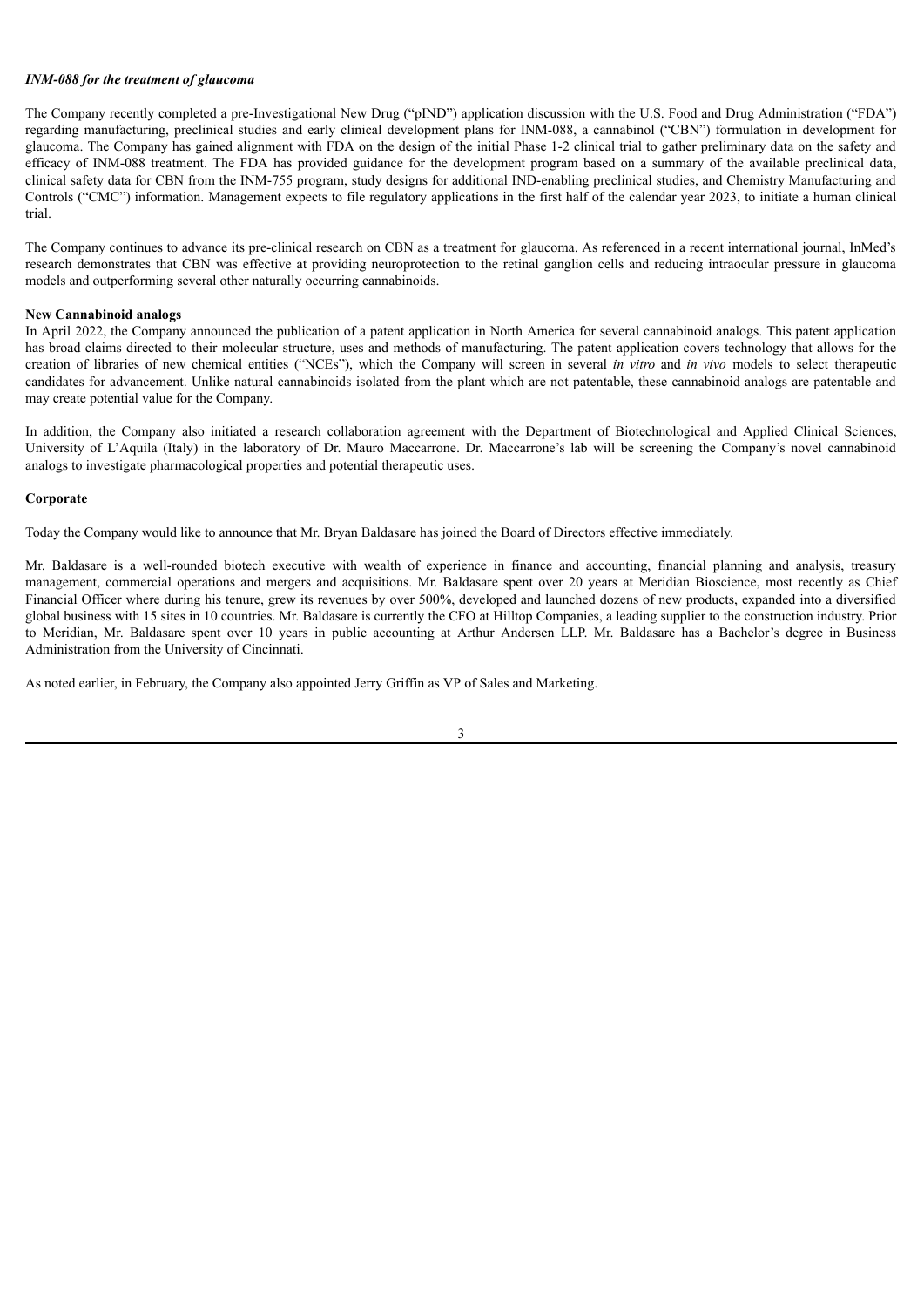#### **Financial and Operational Highlights:**

For the 9 months ended March 31, 2022, the Company recorded a net loss of \$10.7 million, or \$0.81 per share, compared with a net loss of \$6.9 million, or \$1.11 per share, for the nine months ended March 31, 2021.

Research and development and patents expenses increased by \$2.2 million for the nine months ended March 31, 2022 compared to the nine months ended March 31, 2021. The increase in research and development and patents expenses was primarily due to increased activities related to the INM-755 clinical trial and the addition of \$0.9 million in our BayMedica segment following the acquisition date.

The Company incurred general and administrative expenses of \$5.1 million for the nine months ended March 31, 2022 compared with \$2.9 million for the nine months ended March 31, 2021. The increase results primarily from the inclusion of BayMedica operating results following the acquisition date and combination of changes including legal fees and investor relation expenses, personnel expenses, substantially higher insurance fees resulting from our listing on the Nasdaq Capital Market. In addition, acquisition-related expenses, which were comprised of regulatory, financial advisory and legal fees, totaled \$0.2 million for the nine months ended March 31, 2022 and were included in general and administrative expenses in our InMed segment.

At March 31, 2022, the Company's cash, cash equivalents and short-term investments were \$5.9 million, which compares to \$7.4 million at June 30, 2021. The change in cash, cash equivalents and short-term investments during the nine months to March 31, 2022, was primarily the result of the July 2, 2021 private placement partially offset by cash outflows from operating activities.

At March 31, 2022, the Company's total issued and outstanding shares were 14,283,848. During the three and nine months ending March 31, 2022, the weighted average number of common shares was 14,151,544 and 13,326,754, which is used for the calculation of loss per share for the respective interim periods.

### *BayMedica Revenue*

Results subsequent the acquisition of BayMedica in October 2021, are net sales of \$0.6 million for the six months ended March 31, 2022 for cannabinoid ingredient sales to wholesalers and product manufacturers in the health and wellness sector. As the nine months ended March 31, 2021 pre-dated the acquisition of BayMedica there are no comparable revenues in the 2021 period. Accordingly, we realized cost of goods sold of \$0.3 million for the nine months ended March 31, 2022, with no comparable expenses in 2021, resulting in a gross profit of \$0.3 million for the period.

Reported sales were impacted this quarter by a delay in the product launches of two new rare cannabinoids, CBDV and THCV. CBDV was launched subsequent to quarter end and the commercial launch of THCV is planned shortly. With the commercialization of these products and additional launches being planned, the Company anticipates revenue growth in the coming quarters.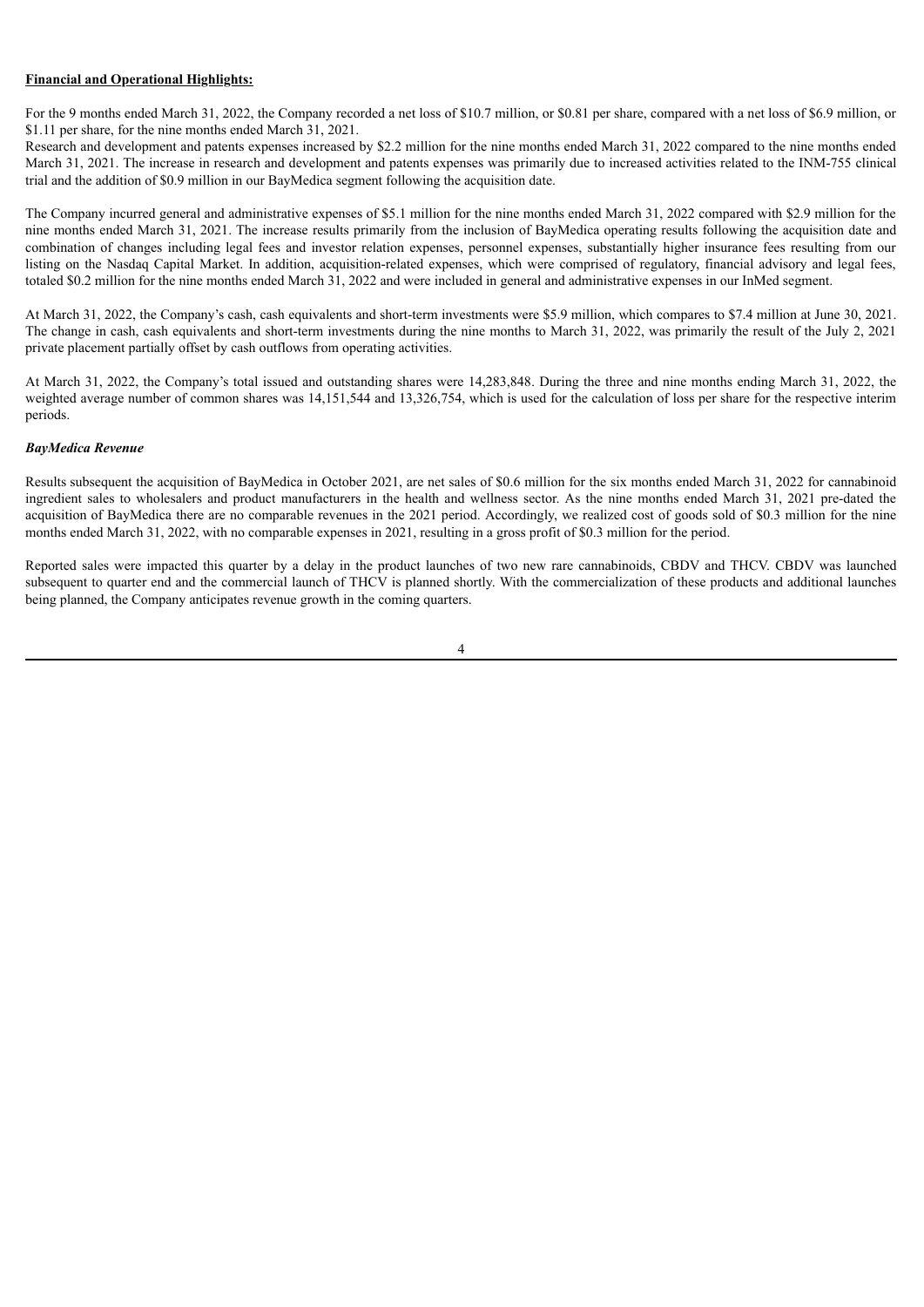## *Table 1: Condensed Consolidated Interim Balance Sheets (unaudited):*

## **InMed Pharmaceuticals Inc.**

CONDENSED CONSOLIDATED INTERIM BALANCE SHEETS (unaudited) As at March 31, 2022 and June 30, 2021 Expressed in U.S. Dollars

|                                                               | March 31,    | June 30.       |
|---------------------------------------------------------------|--------------|----------------|
|                                                               | 2022         | 2021           |
| <b>ASSETS</b>                                                 | \$           | \$             |
| Current                                                       |              |                |
| Cash and cash equivalents                                     | 5,898,313    | 7,363,126      |
| Short-term investments                                        | 46,098       | 46,462         |
| Accounts receivable                                           | 70,554       | 11,919         |
| Inventories                                                   | 1,420,382    |                |
| Prepaids and other assets                                     | 1,311,539    | 956,762        |
| Total current assets                                          | 8,746,886    | 8,378,269      |
|                                                               |              |                |
| <b>Non-Current</b>                                            |              |                |
| Property and equipment, net                                   | 1,002,846    | 326,595        |
| Intangible assets, net                                        | 2,355,401    | 1,061,697      |
| In-process research and development                           | 1,249,000    |                |
| Goodwill                                                      | 2,023,039    |                |
| Other assets                                                  | 108,625      | 14,655         |
| <b>Total Assets</b>                                           | 15,485,797   | 9,781,216      |
|                                                               |              |                |
| <b>LIABILITIES AND SHAREHOLDERS' EQUITY</b>                   |              |                |
| <b>Current</b>                                                |              |                |
| Accounts payable and accrued liabilities                      | 2,866,927    | 2,134,878      |
| Short-term debt                                               | 29,312       |                |
| Current portion of lease obligations                          | 399,904      | 80,483         |
| Deferred revenue                                              | 8,902        |                |
| Acquisition consideration payable                             | 800,457      |                |
| Total current liabilities                                     | 4,105,502    | 2,215,361      |
| <b>Non-current</b>                                            |              |                |
| Lease obligations                                             | 493,562      | 189,288        |
| <b>Total Liabilities</b>                                      | 4,599,064    | 2,404,649      |
|                                                               |              |                |
| <b>Shareholders' Equity</b>                                   |              |                |
| Common shares, no par value, unlimited authorized shares:     |              |                |
| 14,283,848 (June 30, 2021 - 8,050,707) issued and outstanding | 69,825,331   | 60,587,417     |
| Additional paid-in capital                                    | 26,515,397   | 21,513,051     |
| Accumulated deficit                                           | (85,582,564) | (74, 852, 470) |
| Accumulated other comprehensive income                        | 128,569      | 128,569        |
| <b>Total Shareholders' Equity</b>                             | 10,886,733   | 7,376,567      |
| <b>Total Liabilities and Shareholders' Equity</b>             | 15,485,797   | 9,781,216      |
|                                                               |              |                |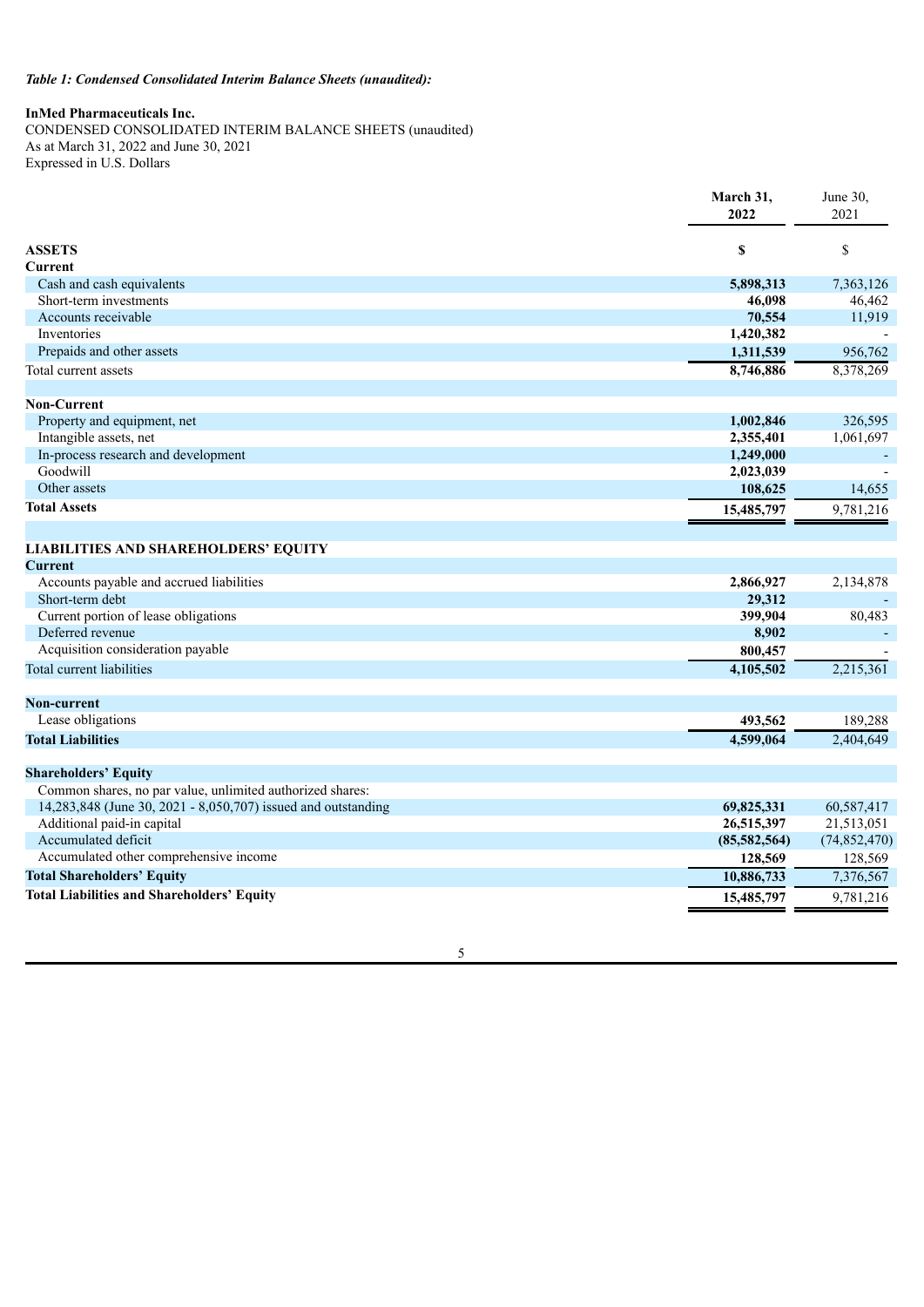## *Table 2: Condensed Consolidated Interim Statements of Operations and Comprehensive Loss (unaudited):*

## **InMed Pharmaceuticals Inc.**

CONDENSED CONSOLIDATED INTERIM STATEMENTS OF OPERATIONS AND COMPREHENSIVE LOSS (unaudited) For the three and nine months ended March 31, 2022 and 2021

Expressed in U.S. Dollars

|                                                  | Three Months Ended<br>March 31 |                | Nine Months Ended<br>March 31 |               |
|--------------------------------------------------|--------------------------------|----------------|-------------------------------|---------------|
|                                                  | 2022                           | 2021           | 2022                          | 2021          |
|                                                  | \$                             | \$             | \$                            | \$            |
| <b>Sales</b>                                     | 309,585                        |                | 574,677                       |               |
| Cost of sales                                    | 127,308                        |                | 280,845                       |               |
| <b>Gross profit</b>                              | 182,277                        | $\blacksquare$ | 293,832                       |               |
| <b>Operating Expenses</b>                        |                                |                |                               |               |
| Research and development and patents             | 1,753,545                      | 1,772,593      | 5,781,867                     | 3,621,697     |
| General and administrative                       | 1,915,017                      | 1,333,725      | 5,124,670                     | 2,918,067     |
| Amortization and depreciation                    | 53,340                         | 27,421         | 131,669                       | 92,218        |
| <b>Total operating expenses</b>                  | 3,721,902                      | 3,133,739      | 11,038,206                    | 6,631,982     |
| <b>Other Income (Expense)</b>                    |                                |                |                               |               |
| Interest and other income                        | 30,964                         | 3,797          | 62,389                        | 11,192        |
| Finance expense                                  |                                |                |                               | (360, 350)    |
| Unrealized gain on derivative warrants liability |                                |                |                               | 242,628       |
| Foreign exchange gain (loss)                     | 32,996                         | 28,467         | (48,109)                      | (205, 824)    |
| Net loss for the period                          | (3,475,665)                    | (3, 101, 475)  | (10, 730, 094)                | (6,944,336)   |
| <b>Other Comprehensive Loss</b>                  |                                |                |                               |               |
| Foreign currency translation gain                |                                |                |                               | 430,443       |
| Total comprehensive loss for the period          | (3,475,665)                    | (3,101,475)    | (10, 730, 094)                | (6, 513, 893) |
| Net loss per share for the period                |                                |                |                               |               |
| <b>Basic and diluted</b>                         | (0.25)                         | (0.41)         | (0.81)                        | (1.11)        |
| Weighted average outstanding common shares       |                                |                |                               |               |
| <b>Basic and diluted</b>                         | 14,151,544                     | 7,549,040      | 13,326,754                    | 6,277,824     |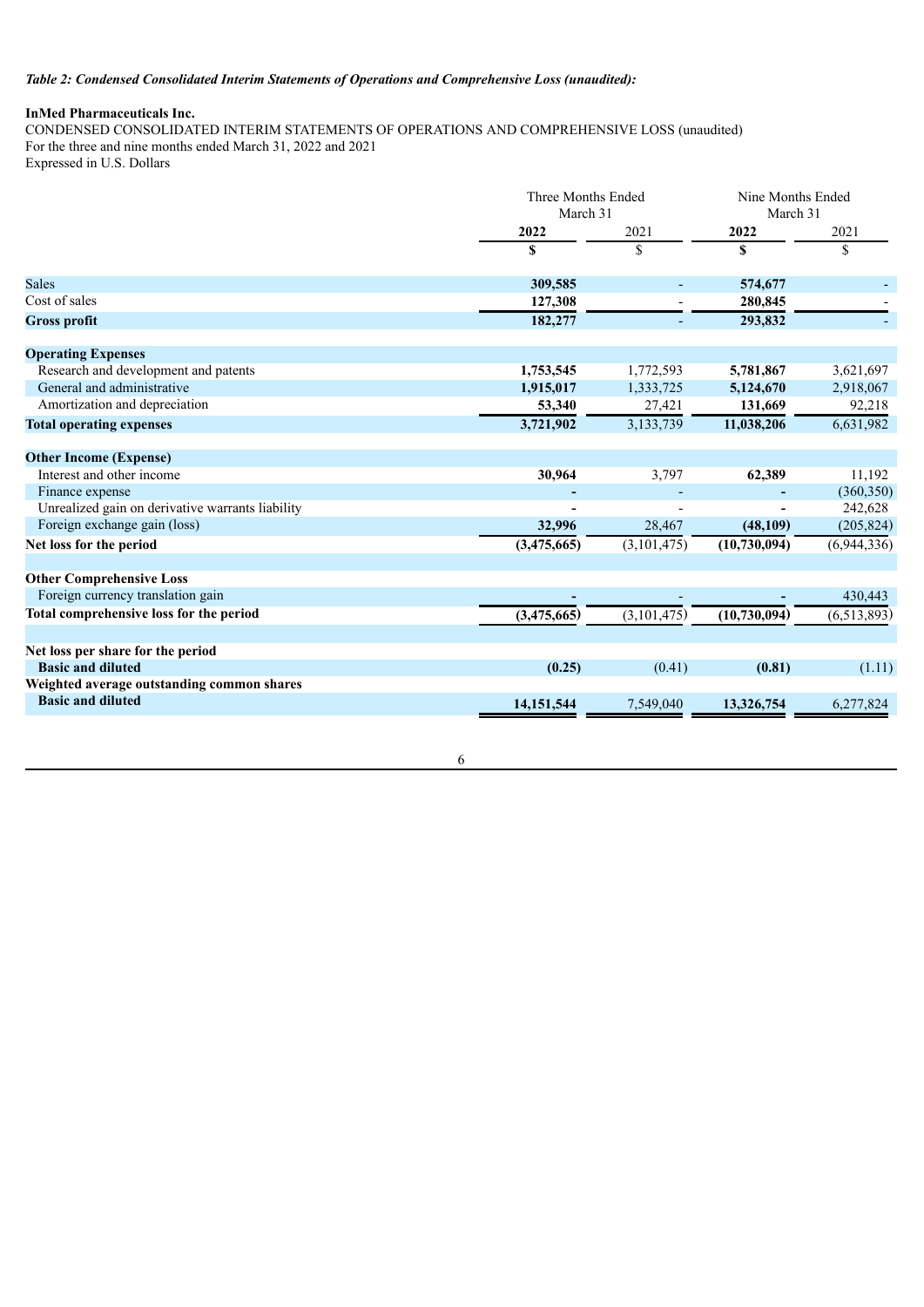## *Table 3: Condensed Consolidated Interim Statements of Cash Flows (unaudited):*

## **InMed Pharmaceuticals Inc.**

CONDENSED CONSOLIDATED INTERIM STATEMENTS OF CASH FLOWS (unaudited) For the nine months ended March 31, 2022 and 2021 Expressed in U.S. Dollars

|                                                          | 2022           | 2021          |
|----------------------------------------------------------|----------------|---------------|
| Cash provided by (used in):                              | \$             | \$            |
| <b>Operating Activities</b>                              |                |               |
| Net loss for the period                                  | (10,730,094)   | (6,944,336)   |
| Items not requiring cash:                                |                |               |
| Amortization and depreciation                            | 131,669        | 92,218        |
| Share-based compensation                                 | 521,006        | 389,343       |
| Amortization of right-of-use assets                      | 226,061        | 88,620        |
| Loss on disposal of assets                               | 11,355         |               |
| Interest income received on short-term investments       | 46             | 159           |
| Unrealized gain on derivative warrants liability         |                | (242, 628)    |
| Unrealized foreign exchange loss                         | 312            | (571)         |
| Payments on lease obligations                            | (232, 633)     | (66, 537)     |
| Finance expense                                          |                | 360,350       |
| Changes in non-cash working capital:                     |                |               |
| Inventories                                              | (933, 260)     |               |
| Prepaids and other assets                                | (323, 653)     | (1,192,936)   |
| Other non-current assets                                 | 6,580          | (14,161)      |
| Accounts receivable                                      | (22, 535)      | (18, 183)     |
| Accounts payable and accrued liabilities                 | (195, 125)     | (235, 892)    |
| Deferred revenue                                         | 3,760          |               |
| Total cash used in operating activities                  | (11, 536, 511) | (7, 784, 554) |
| <b>Investing Activities</b>                              |                |               |
| Cash acquired from acqusition of BayMedica               | 91,566         |               |
| Purchase of property and equipment                       | (39, 108)      |               |
| Total cash provided by investing activities              | 52,458         |               |
|                                                          |                |               |
| <b>Financing Activities</b>                              |                |               |
| Shares issued for cash                                   | 12,000,001     | 12,472,500    |
| Share issuance costs                                     | (1,294,247)    | (1,534,602)   |
| Repayment of debt                                        | (261, 514)     |               |
| Settlement of debt upon acquisition of subsidiary        | (425,000)      |               |
| Total cash provided by financing activities              | 10,019,240     | 10,937,898    |
| Effects of foreign exchange on cash and cash equivalents |                | 494,960       |
| Increase (decrease) in cash during the period            | (1,464,813)    | 3,648,304     |
| Cash and cash equivalents beginning of the period        | 7,363,126      | 5,805,809     |
| Cash and cash equivalents end of the period              | 5,898,313      | 9,454,113     |
|                                                          |                |               |